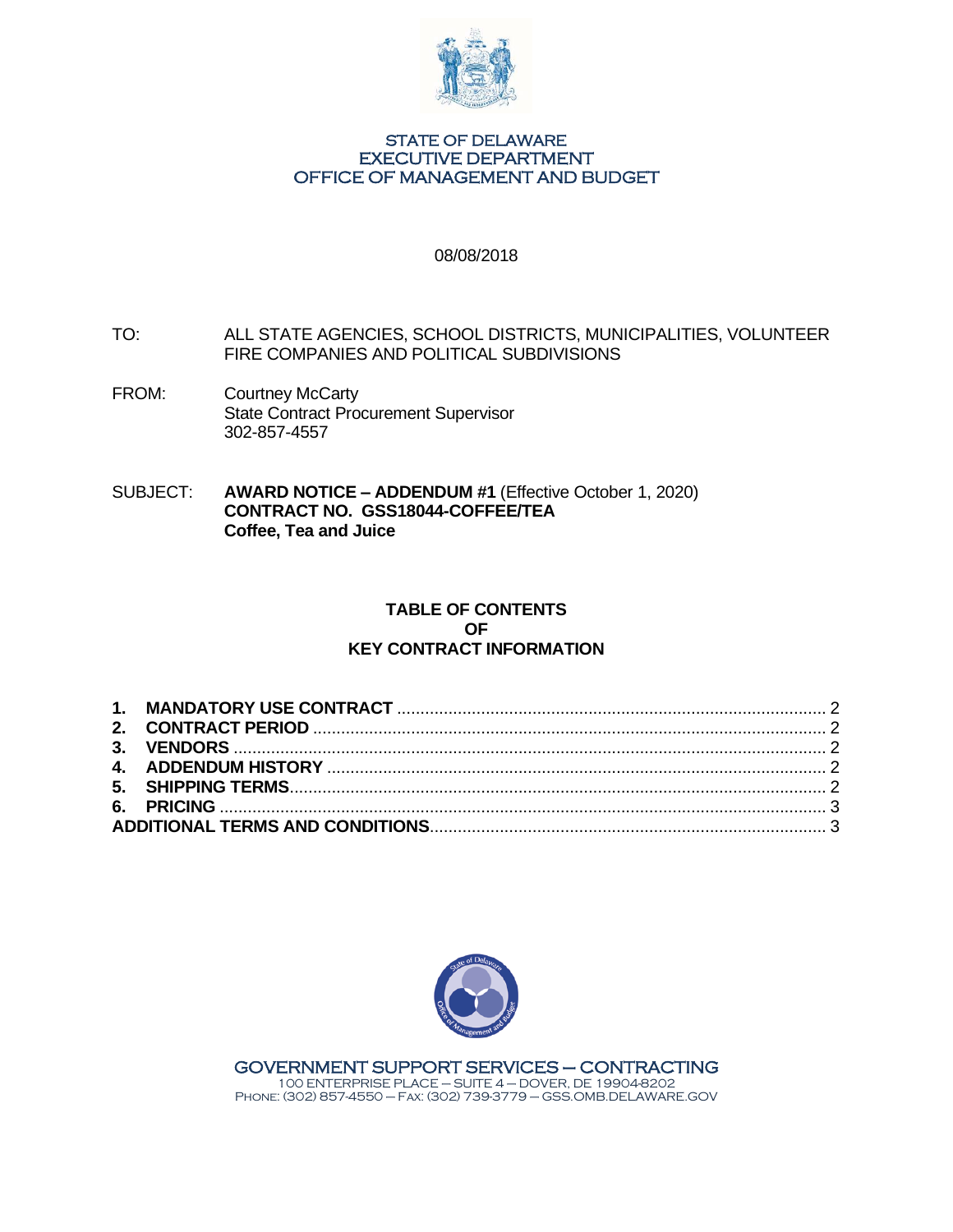# **KEY CONTRACT INFORMATION**

# <span id="page-1-0"></span>**1. MANDATORY USE CONTRACT**

#### [\(Return to Table of Contents\)](#page-0-0)

REF: Title 29, Chapter 6911(d) Delaware Code. Every state department and agency within the Executive Branch and Judicial Branch of the state government shall procure all material, equipment and nonprofessional services through the statewide contracts administered by Government Support Services, Office of Management and Budget. Delaware State University, Delaware Technical and Community College, the operations funded by Public School Districts, Delaware Transit Corporation, the Legislative Branch and the Board of Pension Trustees and their consultants are specifically exempted from the requirements of this subsection.

# <span id="page-1-1"></span>**2. CONTRACT PERIOD**

#### [\(Return to Table of Contents\)](#page-0-0)

Each contractor's contract shall be valid for a two (2) year period from October 1, 2018 to September 30, 2020. Each contract may be renewed for three (3) one (1) year periods through negotiation between the contractor and Government Support Services. Negotiation may be initiated no later than ninety (90) days prior to the termination of the current agreement.

The State reserves the right to extend this contract on a month-to-month basis for a period of up to three (3) months after the term of the full contract has been completed.

### **Award Notice – Addendum #1 extends the contract one year, through September 30, 2021, under the same terms, conditions, and pricing.**

### <span id="page-1-2"></span>**3. VENDORS**

[\(Return to Table of Contents\)](#page-0-0)

| GSS18044-COFFEE/TEAV01                  | GSS18044-COFFEE/TEAV02                   |
|-----------------------------------------|------------------------------------------|
| <b>Eastern Shore Coffee &amp; Water</b> | Interstate Gourmet Coffee Roasters, Inc. |
| 31404 Old Ocean City Road               | 43 Norfolk Avenue                        |
| Salisbury, MD 21804                     | South Easton, MA 02375                   |
| POC: Sarah Chandler                     | POC: Michele Silva or Michael Dovner     |
| PH: 410-749-4494                        | PH: 508-238-8393                         |
| Cell: 302-519-8514                      | Email: cofroast@aol.com                  |
| Email: sarah@easternshorecoffee.com     | FSF: 0000120444                          |
| FSF: 000030937                          |                                          |

### <span id="page-1-3"></span>**4. ADDENDUM HISTORY**

[\(Return to Table of Contents\)](#page-0-0)

 $\triangleright$  Award Notice – Addendum #1: Extends the contract one year, through September 30, 2021, under the same terms, conditions, and pricing.

## <span id="page-1-4"></span>**5. SHIPPING TERMS**

[\(Return to Table of Contents\)](#page-0-0)

F.O.B. destination; freight pre-paid.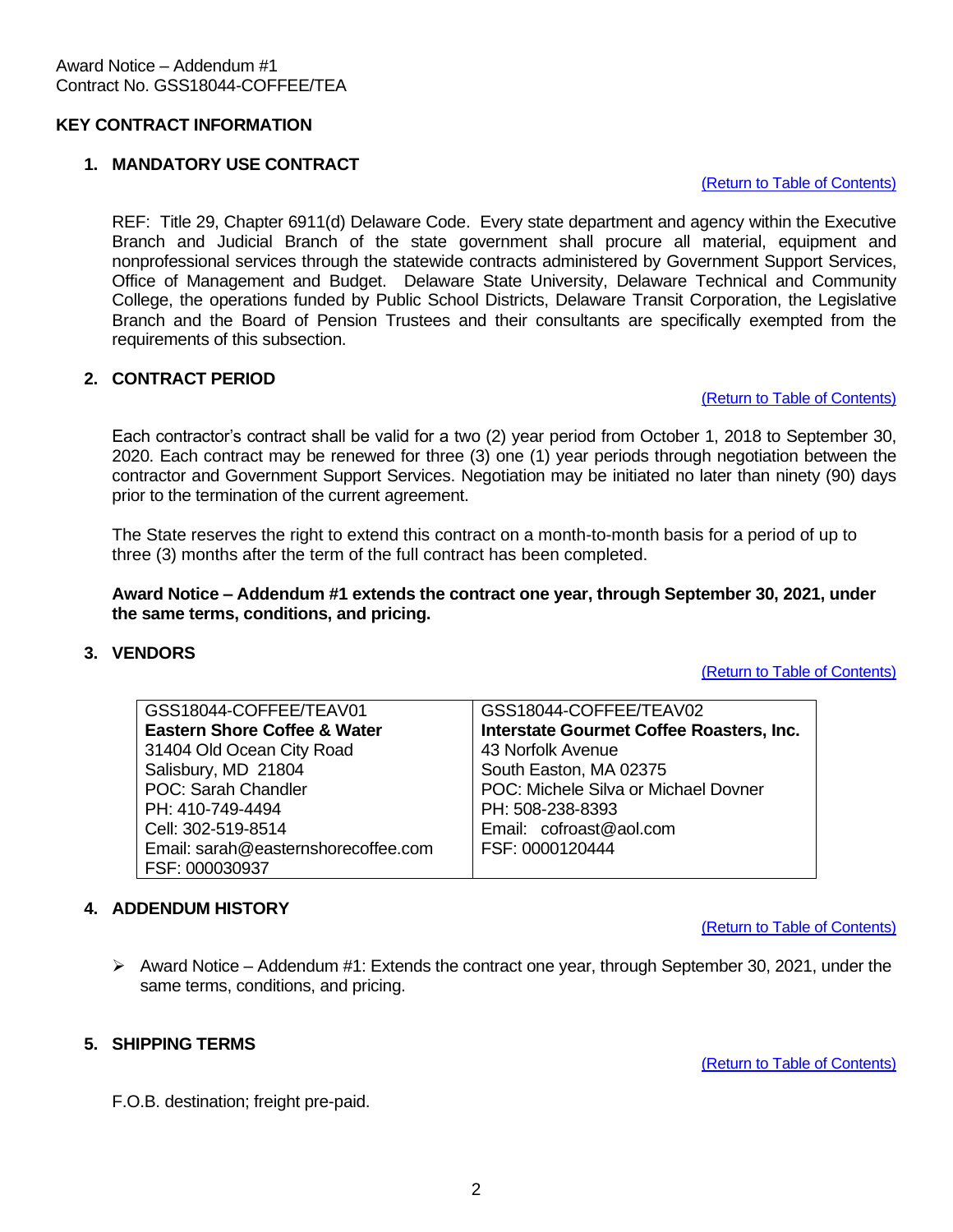# <span id="page-2-0"></span>**6. PRICING**

[\(Return to Table of Contents\)](#page-0-0)

Prices will remain firm for the term of the contract year. A contract specific pricing spreadsheet will be accessible through the hyperlink(s) provided on this contract's details page.

### <span id="page-2-1"></span>**ADDITIONAL TERMS AND CONDITIONS**

[\(Return to Table of Contents\)](#page-0-0)

#### **7. BILLING**

The successful vendor is required to "Bill as Shipped" to the respective ordering agency(s). **Ordering agencies shall provide at a minimum the contract number, ship to and bill to address, contract name and phone number.**

#### **8. PAYMENT**

The agencies or school districts involved will authorize and process for payment each invoice within thirty (30) days after the date of receipt. The contractor or vendor must accept full payment by procurement (credit) card and/or conventional check and/or other electronic means at the State's option, without imposing any additional fees, costs or conditions.

### **9. PRODUCT SUBSTITUTION**

All items delivered during the life of the contract shall be of the same type and manufacture as specified unless specific approval is given by Government Support Services to do otherwise. Substitutions may require the submission of written specifications and product evaluation prior to any approvals being granted.

#### **10. ORDERING PROCEDURE**

Successful contractors are required to have either a local telephone number within the (302) area code, a toll free (800) number, or agree to accept collect calls. Each agency is responsible for placing their orders and may be accomplished by written purchase order, telephone, fax or computer on-line systems. The contractor or vendor must accept full payment by procurement (credit) card and/or conventional check and/or other electronic means at the State's option, without imposing any additional fees, costs or conditions.

## **11. PURCHASE ORDERS**

Agencies that are part of the First State Financial (FSF) system are required to identify the contract number GSS18044-COFFEE/TEA on all Purchase Orders (P.O.) and shall complete the same when entering P.O. information in the state's financial reporting system.

### **12. REQUIREMENTS**

For a complete list of contract specifications please refer to the original bid solicitation document(s). Any contract specific documentation will be accessible through the hyperlink(s) provided on this contract's details page.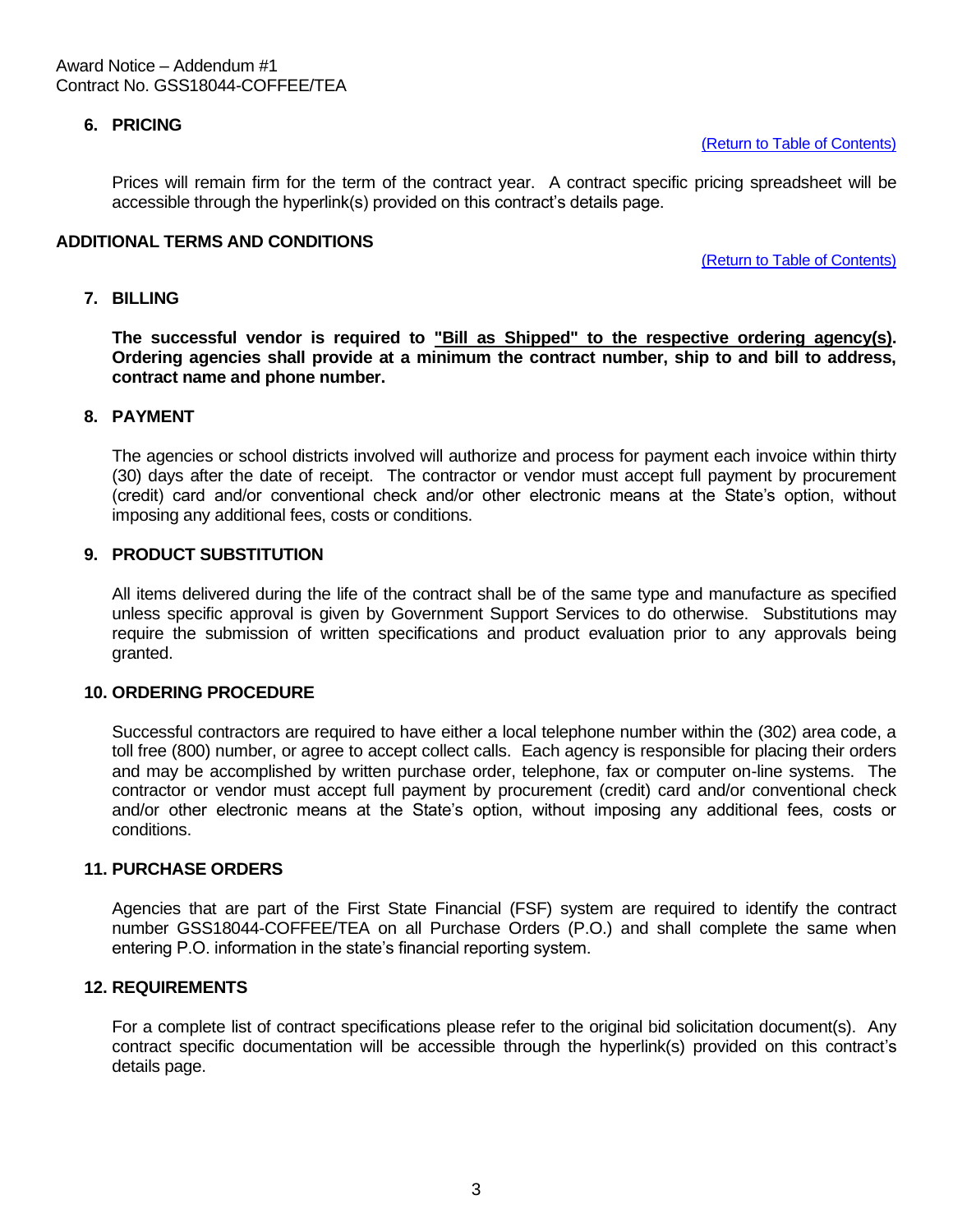# **13. HOLD HARMLESS**

The contractor agrees that it shall indemnify and hold the State of Delaware and all its agencies harmless from and against any and all claims for injury, loss of life, or damage to or loss of use of property caused or alleged to be caused, by acts or omissions of the contractor, its employees, and invitees on or about the premises and which arise out of the contractor's performance, or failure to perform as specified in the Agreement.

# **14. NON-PERFORMANCE**

In the event the contractor does not fulfill its obligations under the terms and conditions of this contract, the ordering agency may purchase equivalent product on the open market. Any difference in cost between the contract prices herein and the price of open market product shall be the responsibility of the contractor. Under no circumstances shall monies be due the contractor in the event open market products can be obtained below contract cost. Any monies charged to the contractor may be deducted from an open invoice.

# **15. FORCE MAJEURE**

Neither the contractor nor the ordering agency shall be held liable for non-performance under the terms and conditions of this contract due, but not limited to, government restriction, strike, flood, fire, or unforeseen catastrophe beyond either party's control. Each party shall notify the other in writing of any situation that may prevent performance under the terms and conditions of this contract.

### **16. GENERAL REQUIREMENTS**

- No service fees or additional cost will be invoiced to Contract Users by the supplier during the term of this agreement.
- There will be no "small order", "minimum order", or "special order" charges or surcharges.
- There will be no return fees for inaccuracies or other errors on the part of the supplier.
- Any rush delivery that occurs as a result of Supplier's error (e.g. stock-outs, delivery of wrong product, etc.) will be free of charge. No handling surcharges will be added or discounts lost for any rush or expedited orders.

# **17. SHIPMENT**

Coffee shipments will be made to various state agencies as needed. The utilizing agency will arrange for delivery and installation of dispensing equipment directly from the vendor.

#### **18. DELIVERY**

All food related products shall be transported in a climate controlled transportation container regulated to keep the item(s) in good condition and in accordance with current State of Delaware and U.S. Department of Agriculture food code guidelines and food handling practices during all stages of processing, distribution and storage.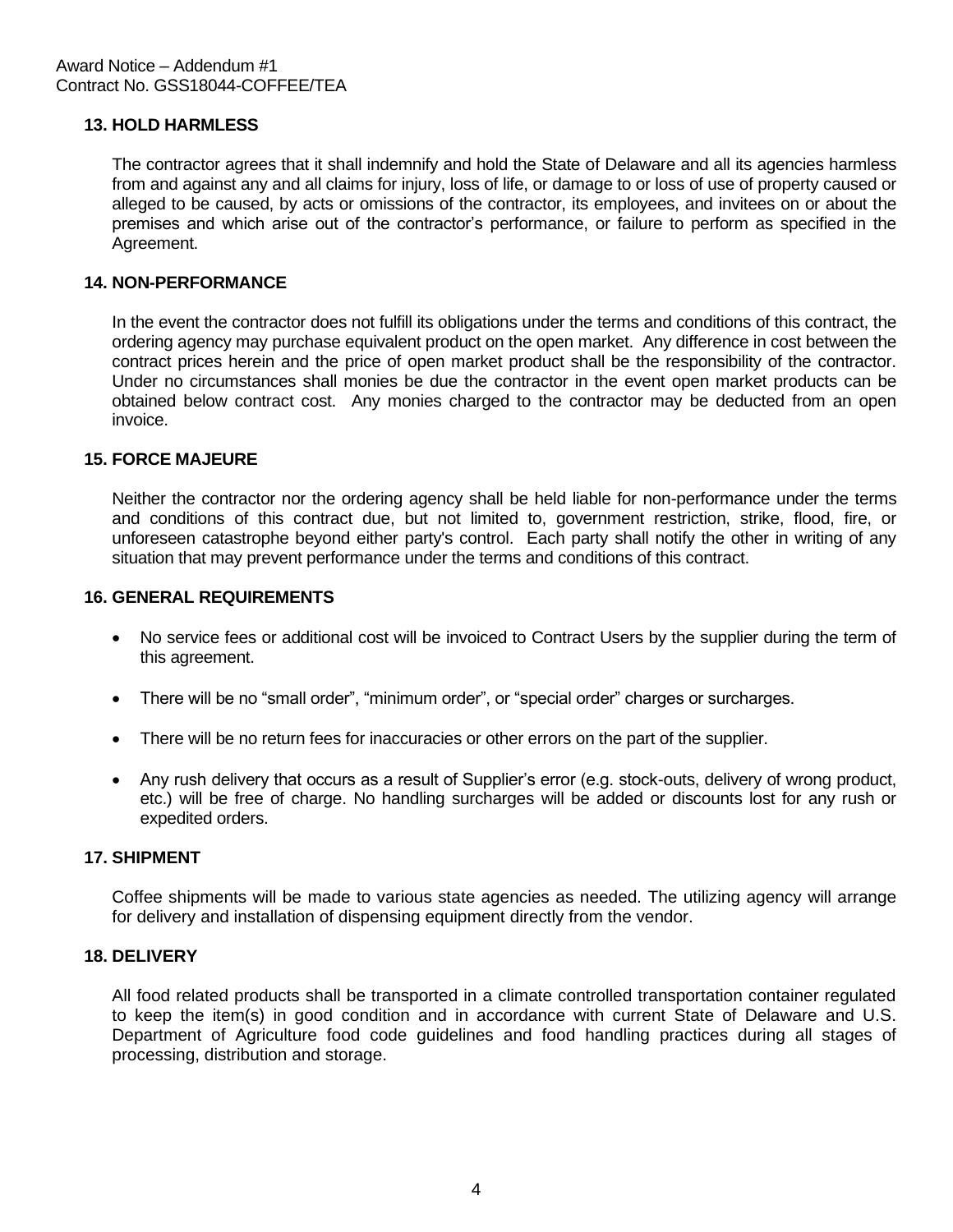If a refrigerated vehicle is used to transport the product, the refrigeration system condensation shall not come in contact with the product. The finding of any evidence of deterioration due to mishandling, freezing, or elevated heat or from lack of controls during storage, distribution or transport resulting in cross contamination including contamination from non-processed products during storage, distribution or transport is unacceptable and shall be sufficient cause for refusal by the utilizing agency of the flawed/damaged product. Concentrate products are to be shipped in containers compatible with the dispensing equipment.

Delivery of product will be on a weekly, bimonthly, or monthly basis as needed by the utilizing agency. Delivery lead-time should be 48 hours on all orders. All containers must be identified as to content. Vendor's deliverymen must assist in unloading. No partial shipments will be accepted for delivery. Vendor will deliver as specified on order. Vendor is required to obtain proof of delivery signed by an authorized employee of the receiving unit.

# **19. LATE DELIVERY**

If a vendor is unable to deliver the product within the requested delivery time, they are to contact the agency in writing and notify them of the new delivery date, prior to the scheduled date. If the date is unacceptable to the facility or the vendor fails to notify the facility, the item will be purchased on the open market and the defaulting vendor charged the difference between the contract price and price paid.

# **20. DEPARTMENT OF CORRECTION SPECIAL DELIVERY REQUIREMENTS**

Delivery location and hours of acceptance for the Department of Correction are as follows:

James T. Vaughn Correctional Center Central Supply Warehouse 1181 Paddock Road Smyrna, DE 19977 (302) 653-2862

Deliveries accepted only between 6:30 AM and 1:30 PM, **but not between 11:00 AM and 11:45 AM,**  Monday through Friday, local time. No deliveries are accepted on State Holidays or weekends.

**Please notify Roy D. Miller, Warehouse Supervisor, Department of Correction, at (302) 653-2862 of any late deliveries.**

# **21. PACKING**

The product shall be processed and packed under modern sanitary conditions commensurate with good commercial practices.

Product must be packed in a U.S. Department of Agriculture approved facility, and comply with all imposed federal and state regulations.

# **22. SERVICE REQUIREMENTS**

The successful vendor must be capable of providing coffee, supplies, urns, service of urns, and any other related equipment as needed to the agencies as required for each product bid. Equipment will be on loan to the State for the duration of the contract. If an agency chooses "Coffee with Equipment, Service and Supplies", the vendor will be required to supply filters and glass carafes as needed at no additional charge. Additional locations may be added at any time during the course of this contract.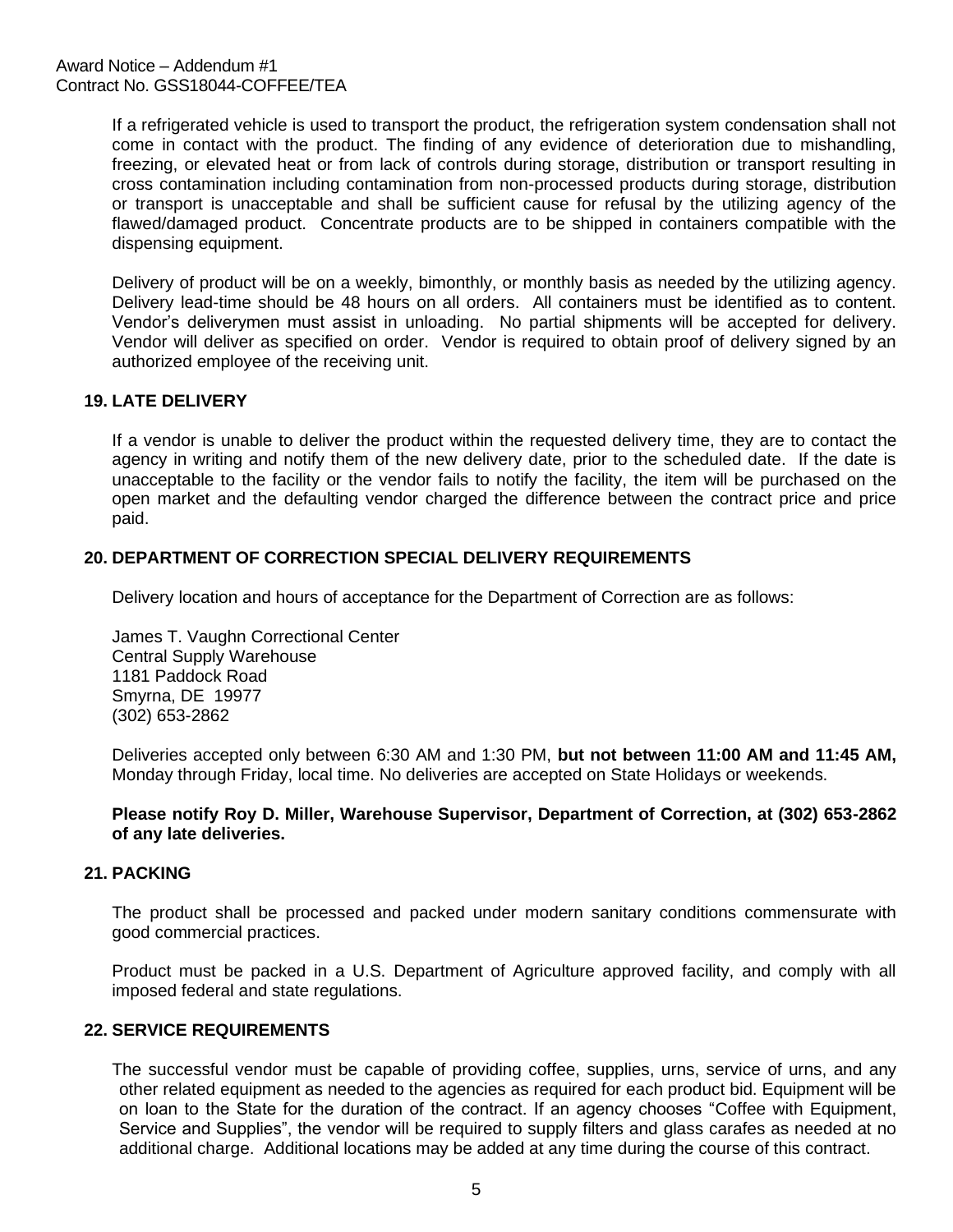# **23. PREVENTIVE MAINTENANCE**

Preventative maintenance shall be performed on each dispenser provided by the vendor regularly once every month (28-30 days), and upon additional request by the utilizing agency should such circumstance arise. Written notification that such maintenance has been performed shall be provided to the utilizing agency after every visit.

The vendor will fully sanitize and sterilize the unit as part of the monthly preventative maintenance function. In all cases where a water filter is installed, the vendor will replace the water filter as part of the monthly maintenance.

Vendor will repair, adjust and maintain dispensers on location at no charge to the state. If it is necessary to remove a dispenser, the vendor must supply similar replacement equipment to the user agency free of charge. Vendor shall use his own service support staff to provide emergency service within 24 hours. Equipment must be repaired or replaced within this timeframe.

State employees responsible for operating the electric dispensers shall be given a written instruction booklet and on-site training by the vendor on the correct care of the equipment upon installation. Additional periodic training will be scheduled on an as-needed basis during the term of the contract.

# **24. FOOD LAWS AND STANDARDS**

All products specified herein shall be processed, packaged and delivered in accordance with any and all applicable regulations including those of the Delaware Health Department, U.S. Department of Agriculture, and requirements of the Federal Food, Drug and Cosmetic Act and regulations promulgated thereunder. Packaging materials must be tear and puncture resistant. Recyclable packaging is requested, wherever possible. All products shall be in wholesome and sanitary condition at the time of delivery.

# **25. ELECTRIC DISPENSER INSTALLATION**

All electric dispensers must be installed, tested and made operational by the vendor.

All installations are to be in compliance with State of Delaware code and any necessary permits are to be secured by the vendor at no additional charge to the State.

Where applicable, all water pipe connections connected to the utilizing agency's potable supply, shall be sized, installed and maintained in accordance with prevailing State, Federal and Local Codes, whichever is most stringent.

### **26. DISPENSING EQUIPMENT SPECIFICATIONS**

The dispenser(s) meant for brewing ground coffee shall have the capability of dispensing hot water, regular coffee and decaffeinated coffee.

Dispenser product hoppers must have a locking device, to prevent unauthorized access.

Electric cold beverage dispensing equipment must have refrigeration at the point of dispensing, therefore eliminating warm juice or drink from being dispensed. Temperature at point of dispensing must fall within manufacturer's recommendation for the product being dispensed.

Equipment pumping systems must be electrical, not carbon dioxide. Carbon Dioxide containers are not acceptable and shall not be used.